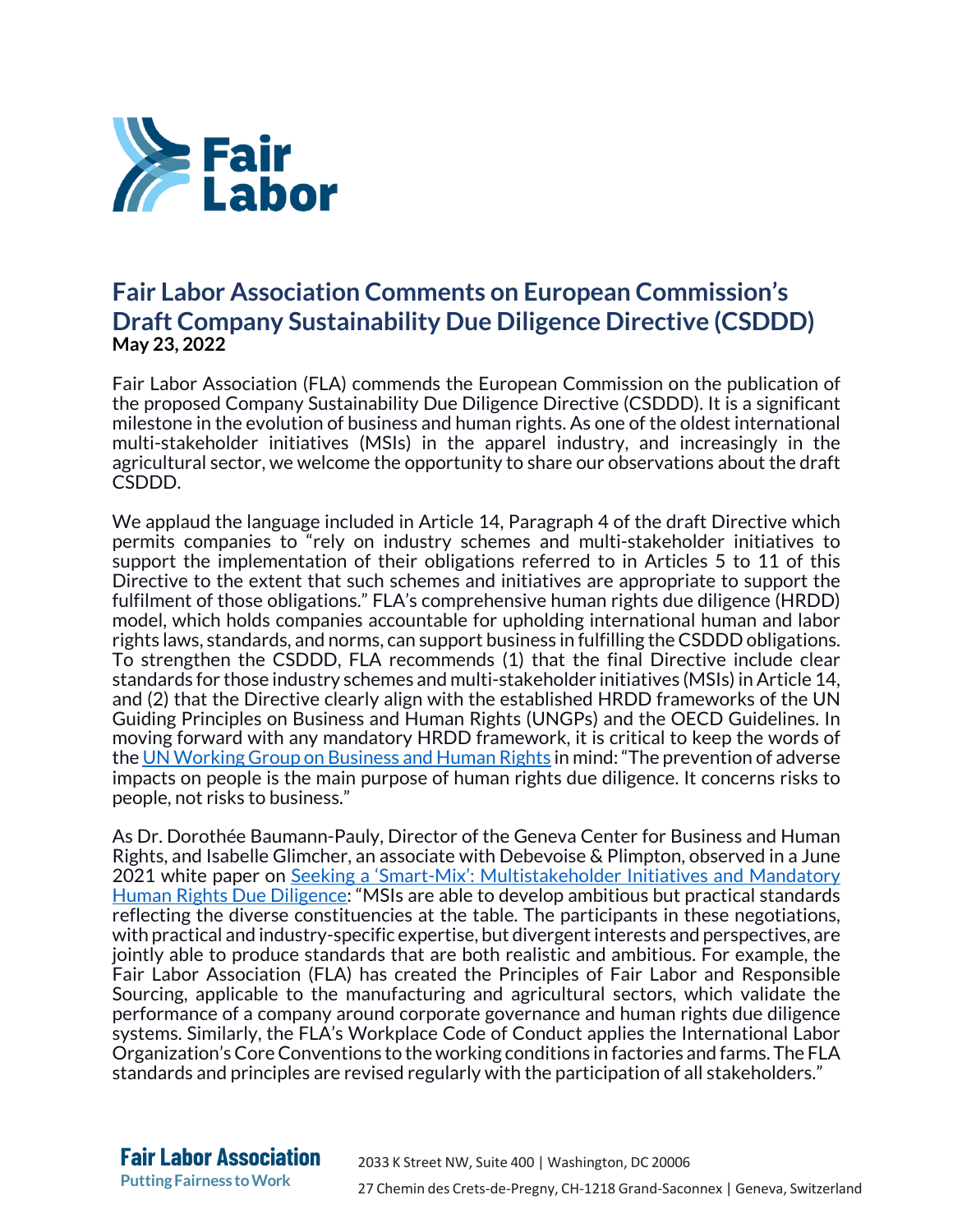## **Standards for Article 14**

FLA is an MSI comprised of an international network of companies, universities, and civil society organizations collaborating to ensure that millions of people working at the world's factories and farms are paid fairly and protected from risks to their health, safety, and wellbeing. Our three stakeholder groups are equally represented on our [board of directors.](https://www.fairlabor.org/about-us/board-of-directors/) Founded in 1999, FLA uses an independent accreditation model to uphold internationally recognized labor rights standards and norms in the value chains of businesses. Through our comprehensive system, our global team of labor rights experts evaluate a company's systems for supply chain human rights due diligence and validates systems that are effective in protecting workers in factories and on farms. FLA Accredited companies include some of the largest footwear and apparel companies in the world (a full list of these companies is available [here](https://www.fairlabor.org/members/fla-accredited/?member_type=fla-accredited)).

We encourage the CSDDD to include standards in Paragraph 4 of Article 14, specifying what would qualify an industry scheme or MSI to be "appropriate to support the fulfilment of" the obligations in Articles 5 to 11 of the Directive. Highlighted below are some of the key features rooted in international norms that have guided our work and that we believe should inform the final CSDDD:

- Governance Each stakeholder group forming part of the MSI should have an equal role in the governance of the organization – equal representation on the board and an equal role in decision-making.
- Rigorous standards The MSI's standards should be aligned with international law as well as any other relevant established international standards with the focus on always adhering to the highest standard should a conflict arise.
- Independent monitoring Compliance with the MSI's standards should be evaluated independently rather than self-reported. In addition, the MSI should facilitate verification of any remediation done on non-compliances reported through the monitoring process.
- Transparency Public transparency regarding a company's performance against standards is an important element to maintaining accountability of the MSI's members.
- Remedy The MSI should have meaningful ways in which it can enforce compliance, including through providing members and affected parties access to remedy such as an operational level grievance mechanism.

## **Align with Established HRDD Frameworks**

FLA firmly supports the foundational principle for Pillar II of the UNGPs, which states that businesses have an independent responsibility to respect human rights and that to do so they should exercise human rights due diligence to identify, prevent, mitigate, and account for how they address impacts on human rights. Furthermore, we support the objectives of the Sustainable Development Goals (SDGs,) and the European Union's objective to deliver on these goals, in part, through the CSDDD. The UNGPs, OECD Guidelines, and ILO Core Conventions provide useful and effective frameworks for drafting HRDD laws to enable business' contribution to achieve the SDGs. Companies that have taken the lead in implementing meaningful HRDD – including FLA Accredited companies -- have successfully done so using these frameworks, and we encourage the Commission to base the CSDDD in these well-tested models of accountability.